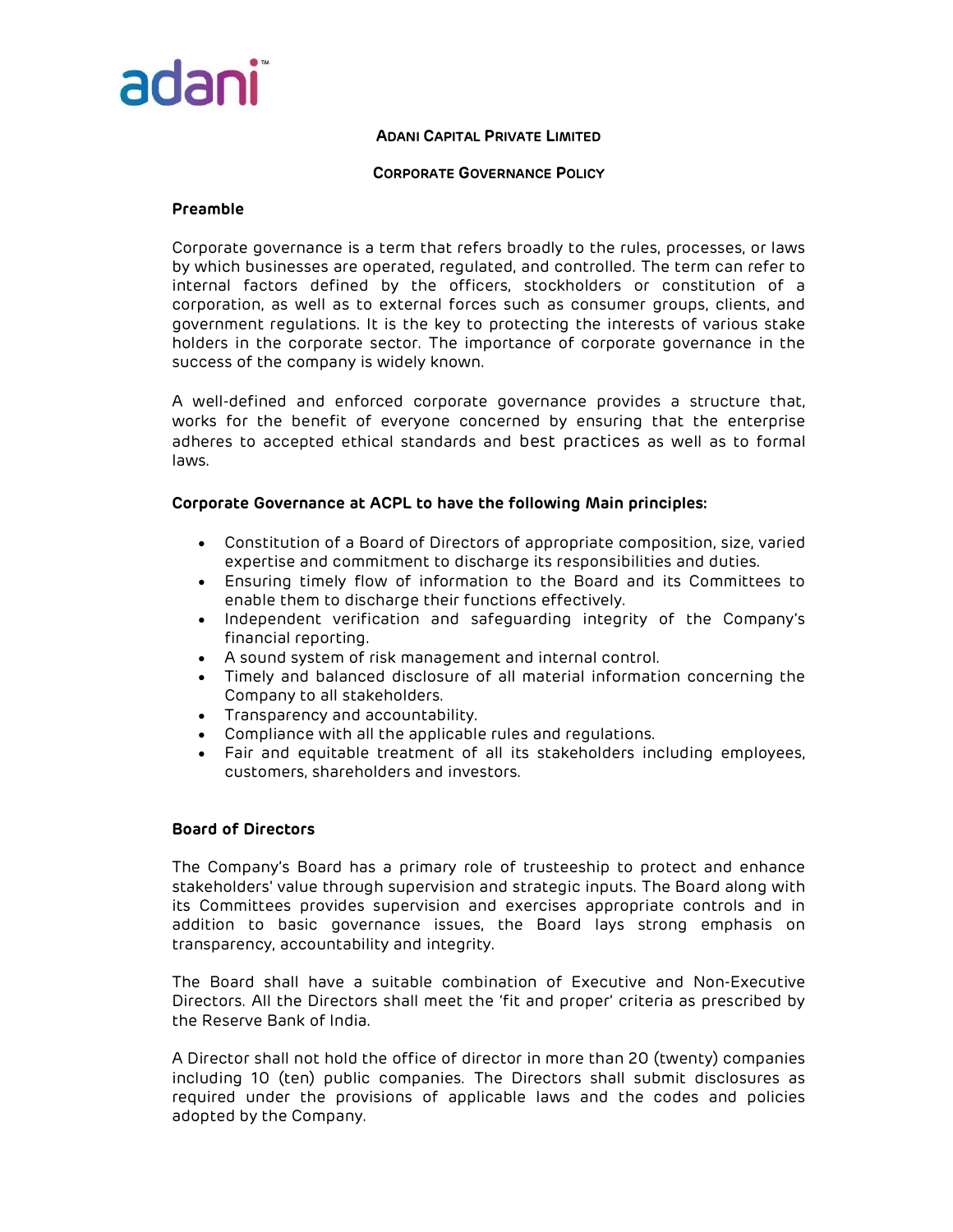

#### CORPORATE GOVERNANCE POLICY

#### Meetings of the Board

At least 4 meetings of the Board shall be held in every calendar year and at least 1 (one) meeting will be held every calendar quarter, with a maximum time gap of 120 (one hundred and twenty) days between two Board meetings.

The decisions of the Board shall be taken by simple majority of the Directors and each Director shall exercise one vote.

The Company shall strive to comply with the following guidelines in letter and in spirit.

# Board Independence

Independent Directors are expected to play a key role in the decisionmaking process of the Board by participating in the process of framing the overall strategy of the Company. Independent Directors appointed on the Board of the Company shall fulfil the criteria of independence as set out under the provisions of Companies Act, 2013 and other applicable laws in this regard. They shall submit an annual declaration affirming compliance with the criteria of independence for every financial year and such declaration shall be submitted whenever there is any change in circumstances which may affect their independence.

An Independent Director shall hold office for a term of up to five consecutive years and shall be eligible for re-appointment for another term of up to five consecutive years on passing of a special resolution by the Company. Provided that an Independent Director, who completes two consecutive term(s) shall be eligible for appointment as Independent Director in the Company only after the expiration of three years of ceasing to be an Independent Director in the Company.

#### Board Compensation Review

The remuneration payable to the Directors shall be determined by the Nomination and Remuneration Committee and shall be recommended to the Board for its consideration and approval. The remuneration payable shall be in accordance with the Board approved Remuneration Policy and applicable laws.

The Non-Executive Independent Directors of the Company will be paid remuneration by way of sitting fees for attending Meetings of the Board and its Committees.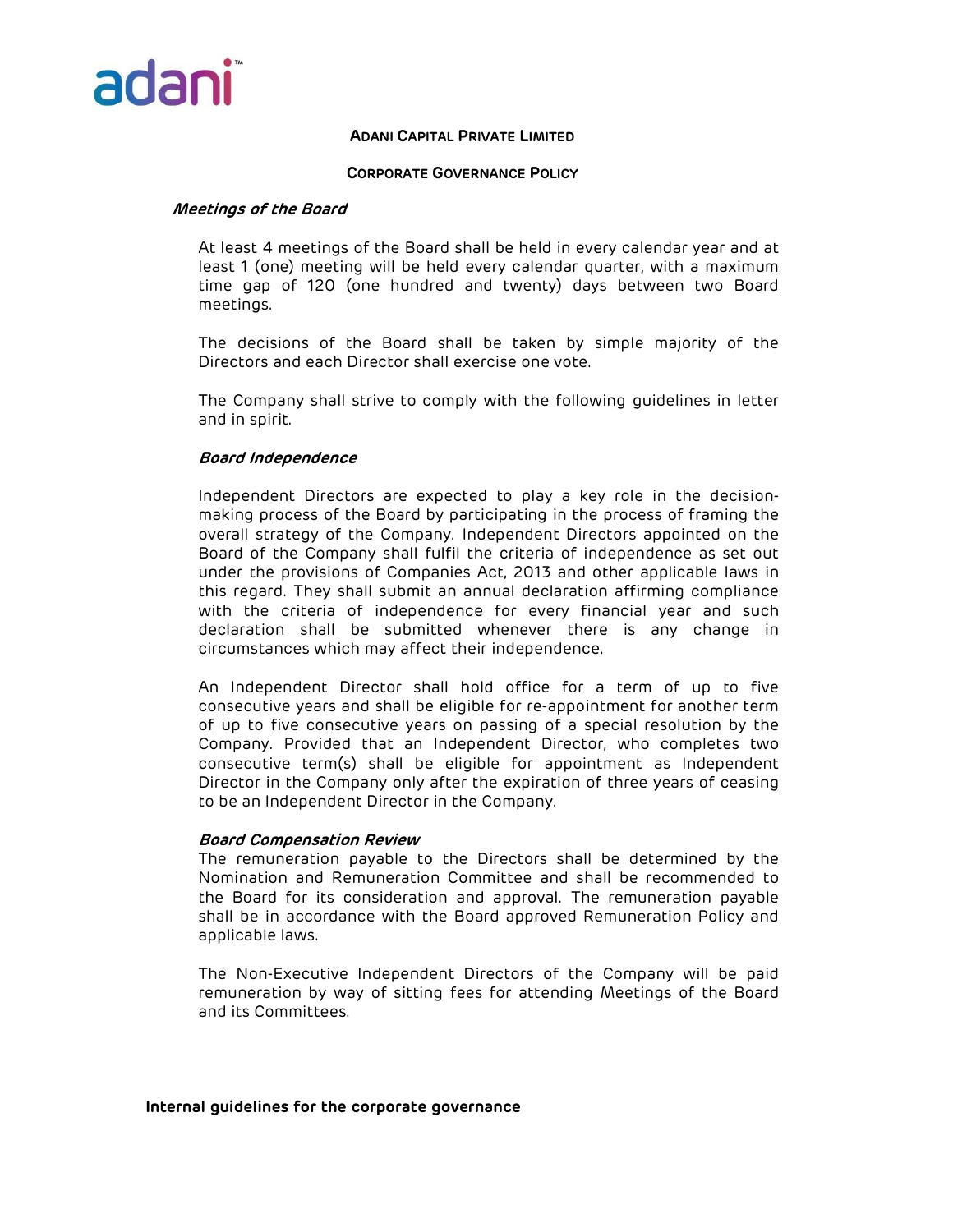

# CORPORATE GOVERNANCE POLICY

In order to establish a framework for ensuring the compliance with the corporate governance in letter and in spirit, the Board has established following committees:

- 1) Audit Committee;
- 2) Nomination and Remuneration Committee;
- 3) Risk Management Committee;
- 4) Asset Liability Management Committee;
- 5) Credit & Investment Committee;
- 6) Corporate Social Responsibility Committee; and

other Committee(s)have been constituted in accordance with the provisions of the Companies Act, 2013, guidelines / directions issued by the RBI as applicable to the Company and for internal requirements and operational convenience. The composition, terms of reference and functioning of the Committee(s) shall be decided by the Board of Directors in accordance with the provisions of the applicable laws.

Minutes of meetings of Board Committees and other Committee as specified by the Board shall be placed before the Board for its perusal, discussion and noting. The decisions of the Committees shall be taken by simple majority of the members of the respective Committees and each member shall exercise one vote. Chairman of the Committee(s) shall not be entitled to a second or casting vote at any meetings of the Committee(s).

The constitution and role of each of these committees are described hereunder:

# A) Audit Committee

The Audit Committee shall be responsible to deals with all material questions concerning the auditing and accounting policies of the Company and their financial controls and systems or any other function as may be determined by the Board.

Terms of reference of Audit Committee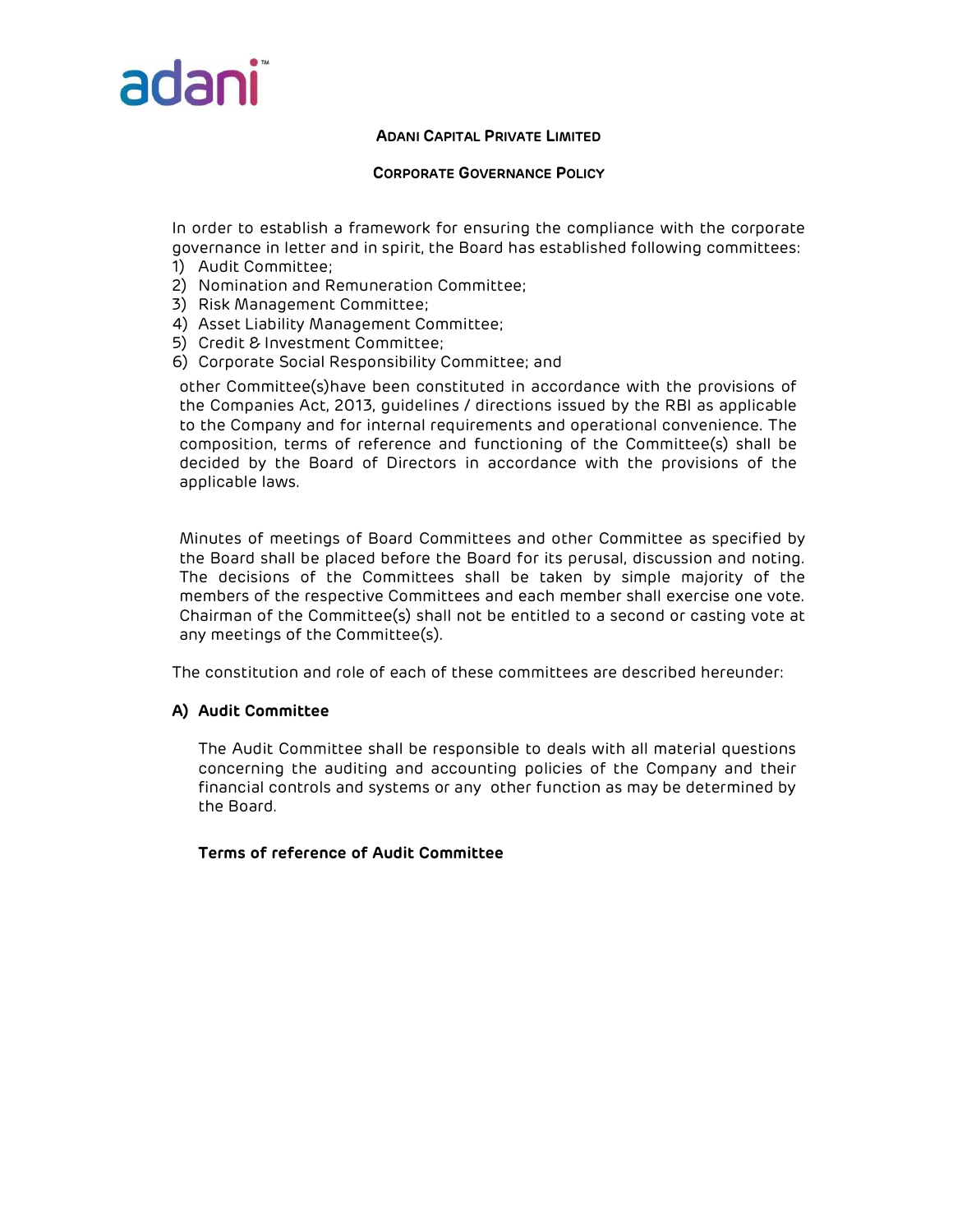# adar

# ADANI CAPITAL PRIVATE LIMITED

#### CORPORATE GOVERNANCE POLICY

- Recommendation for appointment, remuneration and terms of appointment of auditors;
- Review and monitor the auditor's independence and performance and effectiveness of audit process;
- Examination of the financial statements and the auditors' report thereon;
- Approval or any subsequent modification of transactions with related parties
- **Scrutiny of inter-corporate loans and investments**
- Valuation of undertaking or assets of the company as may be necessary
- Evaluation of internal financial controls and risk management systems;
- Monitoring the end use of funds raised by the Company
- Review of the observations of the auditors, if any
- Review of financial statements before submission of the same to the Board focusing mainly on :
	- changes in accounting policies and practices;
	- the going concern assumption;
	- Compliance with accounting standards;
- **Investigate any matter specifically referred by the Board**

The audit committee shall meet at least once a year. Minutes of the Audit committee to be to be approved by the Chairman and to be noted and confirmed at the ensuing Board meeting.

# B) Nomination and Remuneration Committee

The role of nomination and remuneration committee shall be to identify persons who are qualified to become director, recommend the Board their appointment, removal and also carry out evaluate performance of every director.

The committee shall formulate the criteria for determining qualifications, positive attributes and independence of a director keeping ('fit & proper' criteria). The committee shall also formulate a policy relating to the remuneration of directors.

The committee shall keep in mind the following while formulating the remuneration policy:

- (a) The level and composition of remuneration that is reasonable and sufficient to attract, retain and motivate directors of the competence required to run the Company
- (b) Remuneration shall be clearly linked to the performance and appropriate performance benchmarks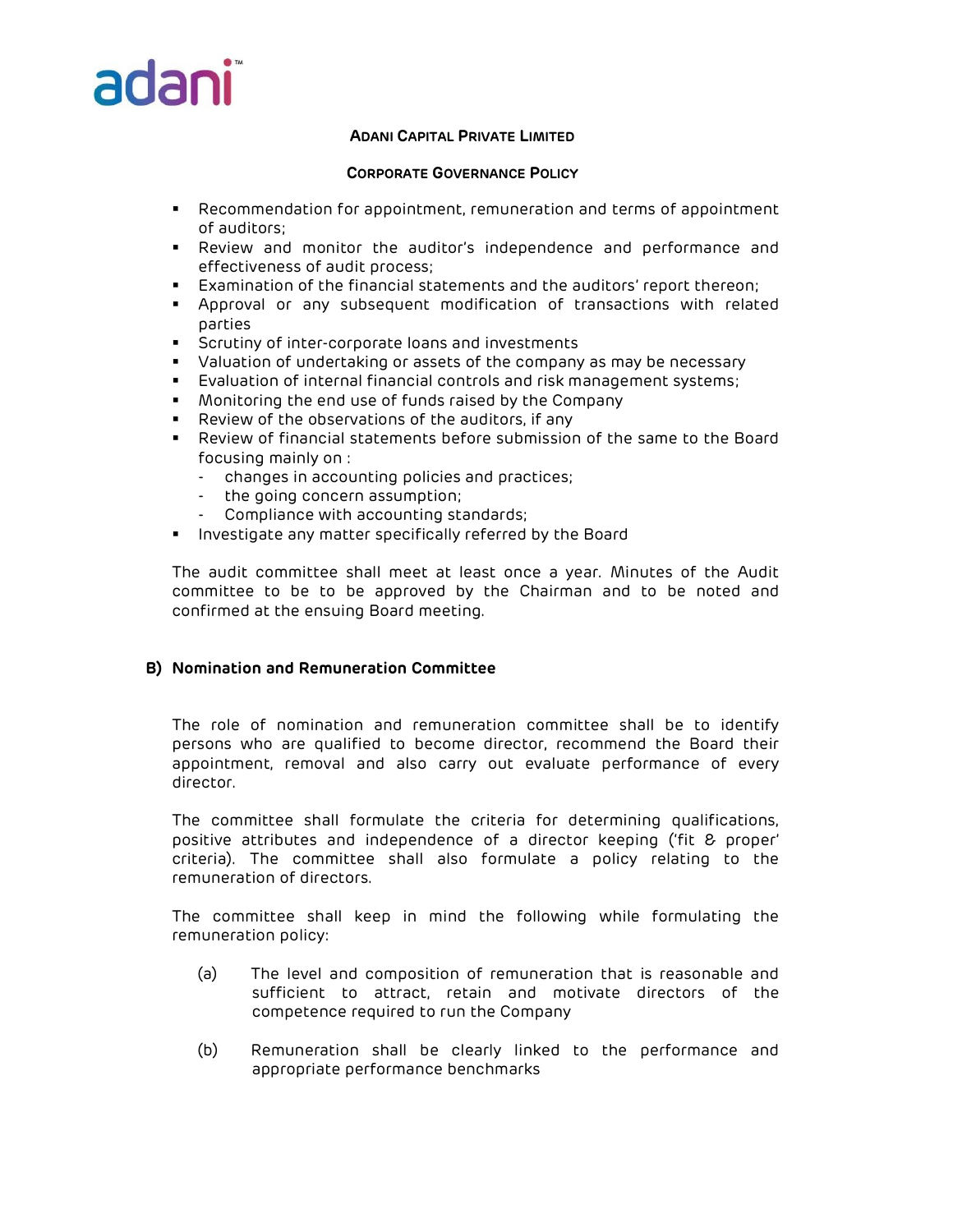

#### CORPORATE GOVERNANCE POLICY

The chairperson or any other member of the committee shall attend the general meetings of the Company.

The Nomination committee shall meet at such periodic intervals as required. Minutes of the Nomination committee should be approved by the Chairman and to be noted and confirmed at the ensuing Board meeting.

# Terms of reference of Nomination and Remuneration Committee:

- i. Formulate the criteria for determining qualifications, positive attributes and independence of a director.
- ii. Identify persons who are qualified to become Director and persons who may be appointed in Key Managerial and Senior Management positions in accordance with the criteria laid down in this policy.
- iii. Recommend to the Board, appointment and removal of Director, KMP and Senior Management Personnel.
- iv. To look into the entire gamut of remuneration packages for the Executive Director(s) and senior personnel's of the Company and revise their remuneration suitably within the limits prescribed under any statutory acts, amendments, modifications or enactments thereof
- v. To formulate and implement one or more Employees' Stock Option Scheme(s) for the benefit of the employees including Directors of the Company.
- vi. To determine the commissions payable to the Directors within the prescribed limits and as approved by the shareholders of the Company
- vii. To undertake such other acts or activities as may be determined by the Board of the Company.

# C) Risk Management Committee

The risk management committee shall have 3 members of which at least 1 shall be independent.

The Risk Management Committee shall be responsible for setting up and reviewing risk management policies of the Company from time to time. The Risk Management Committee shall primarily be responsible for identifying, monitoring, managing and mitigating the credit risk, market risk, operational risk and other risks of the Company that can be applicable to the Company considering the business operations of the Company through integrated risk management systems, strategies and mechanisms.

The Risk Management committee shall meet on a monthly/quarterly basis review and assess its workings. Minutes of the Committee should be approved by the Chairman and noted at the ensuing Board meeting.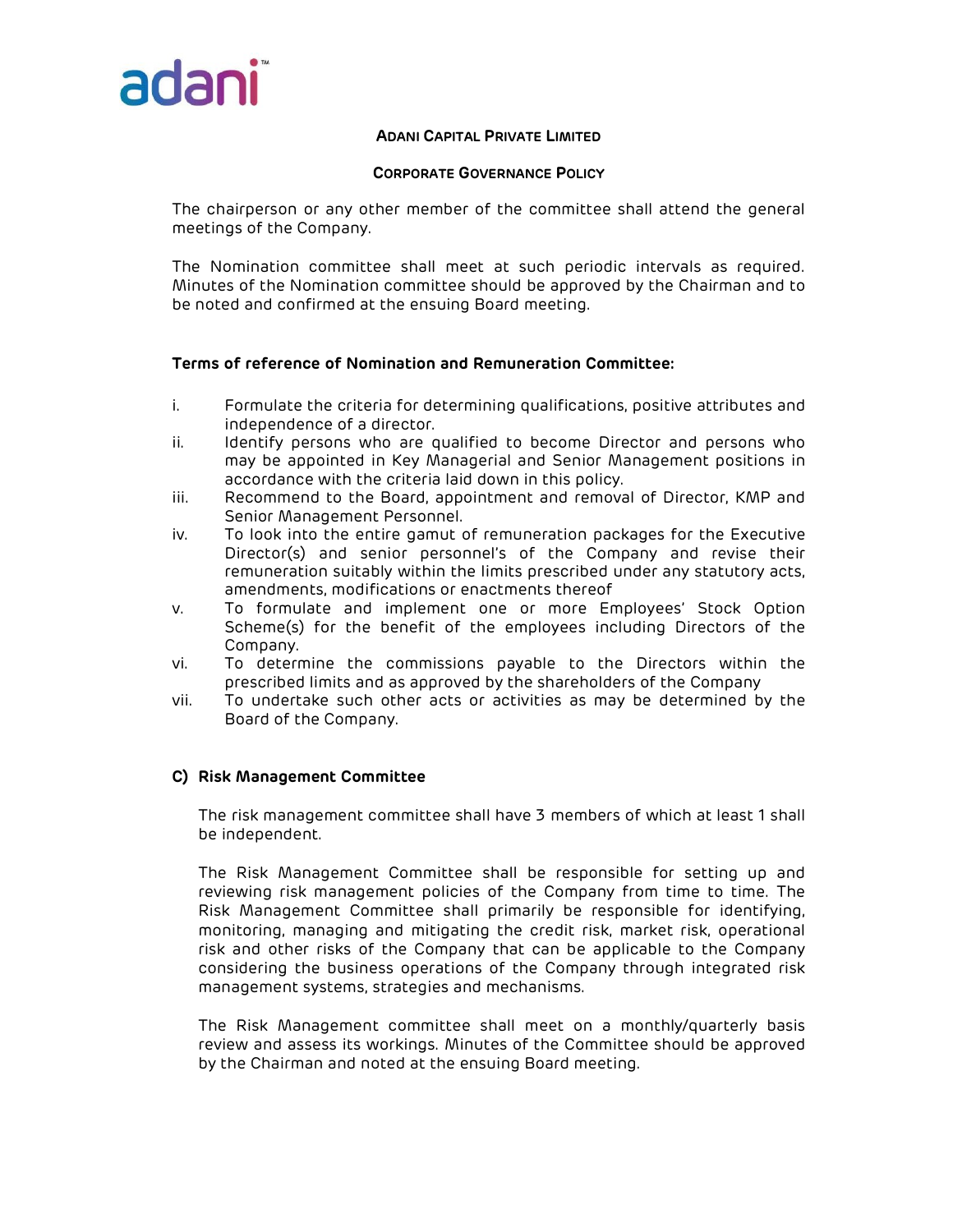

# CORPORATE GOVERNANCE POLICY

# D) Asset Liability Management Committee

The Asset Liability Management committee shall have minimum members as per RBI Regulation.

- The role of Asset Liability Management committee shall be to:
- 1) monitor asset liability mismatch
- 2) strategize on mitigation of the mismatch

The Asset Liability Management committee shall meet every month and minutes of the meeting should be approved by the Chairman and noted at the ensuing Board meeting.

# E) Credit & Investment Committee

The credit and investment committee shall have 4 members.

The Credit & Investment Committee is responsible for the deployment of capital / resources of the Company. It shall approve credit proposals in accordance with Risk Framework and Policy approved by the Board of Directors of the Company.

At least one meeting of the Committee shall be held in every quarter.

# Management of Connected lending relationships

The Company shall have due regard to conflict of interests the directors may have while evaluating the credit proposals.

The Company shall not grant any loans, advance or non-fund based facility to:

- a) its directors or their relatives;
- b) to any firm in which any of its Directors is interested as Partner, Manager, Employee or Guarantor;
- c) any individual in respect of whom any of its Directors is a Guarantor;
- d) any company of which, or the subsidiary or the holding company of which, any of the Directors of the Company is a Director, Managing Agent, Manager, Employee, or Guarantor or any firm in which the holds substantial interest
- e) any entity, whether incorporated or not which uses as a part of its name or in connection with its business, the name of the NBFC or any such word as would show its association with the NBFC

# F. Corporate Social Responsibility (CSR) Committee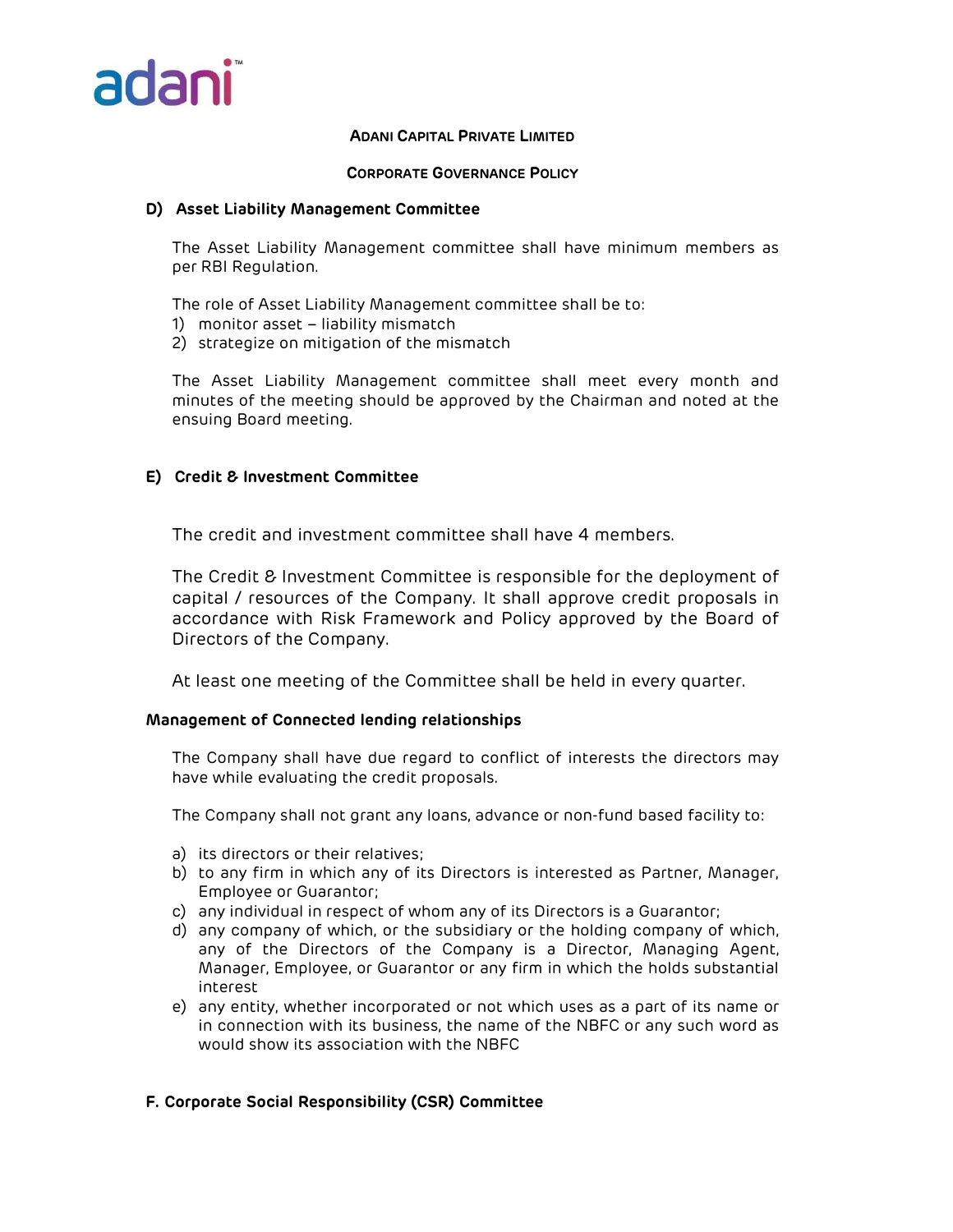

# CORPORATE GOVERNANCE POLICY

The CSR Committee shall decide upon the corporate social responsibility activities of the Company and the CSR expenditure to be incurred by the Company and recommend the same to the Board for its consideration and approval. The Committee shall be responsible for monitoring the CSR Policy of the Company.

At least one meeting of the Committee shall be held every year.

# Terms of reference of Corporate Social Responsibility Committee:

- (i) Formulate and recommend to the Board, a Corporate Social Responsibility Policy which shall indicate the activities to be undertaken by the company as specified in Schedule VII of the Companies Act, 2013
- (ii) Recommend the amount of expenditure to be incurred on the activities referred to in clause (i)
- (iii)Monitor the Corporate Social Responsibility Policy of the company from time to time.
- (iv) Update the Board on the implementation of various programmes and initiatives."

# G. Share Allotment Committee

Share Allotment Committee shall deliberate and approve all matters relating to allotment of the shares and all other matters, acts and deeds that may be necessary in this regard.

# Terms of reference of Share Allotment Committee as under:

- (i) Allotment of all type of shares on such terms and conditions as may be agreed from time to time in this regard.
- (ii) Issue of shares certificate / letter of allotment or any type of certificates which is required for the allotment of the shares
- (iii)Any other matter with as may be delegated by the Board from time to time.

# CONFLICT OF INTEREST:

The Company expects its Directors, officers and other employees to act ethically at all times and to acknowledge their adherence to the policies and codes adopted by the Company.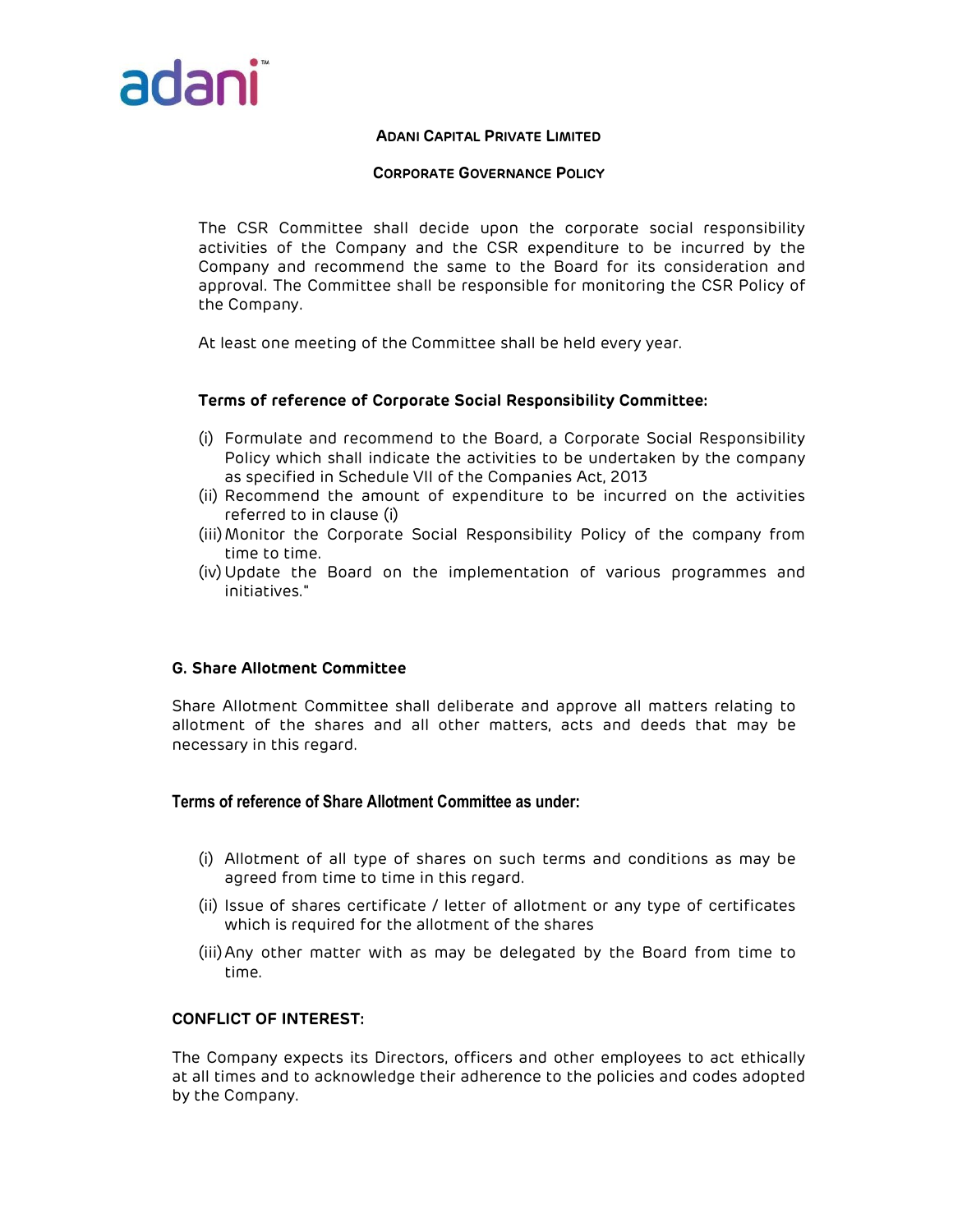

# CORPORATE GOVERNANCE POLICY

The Directors, senior management and other employees of the Company shall endeavour to avoid any conflict of interest with respect to their dealings with the Company. A conflict of interest exists when benefits or interests of one person or entity conflict with the interests or benefit of the Company. If a Director has a potential conflict of interest in a matter under consideration by the Board or a Committee, such Director shall disclose his interest in accordance with the provisions of applicable laws and abstain from deliberations and voting on such matter. A Director who is interested in any proposed transaction shall not exercise any influence over other Board/Committee Members in any manner whatsoever. Officers and other employees must disclose the circumstances of any possible conflict of interest to his / her supervisor and the Managing Director and CEO, for a determination about whether a potential or actual conflict exists. If an actual or potential conflict is determined, the Company may take whatever corrective action appears appropriate according to the circumstances. Failure to disclose facts shall constitute grounds for disciplinary action.

# AUDITORS:

# Statutory Auditors

The Board and the Audit Committee of the Company shall be responsible to appoint Statutory Auditors who demonstrate professional ability and independence. The Company shall review the independence and performance of the Statutory Auditors and the effectiveness of the audit process periodically. Declaration shall be obtained from the Auditors affirming their eligibility for being appointed as the Statutory Auditors of the Company.

Further, the Company shall rotate the partner/s of the Chartered Accountant firm(s) conducting the statutory audit of the Company every three years or such other earlier period as may be decided by the Board, so that same partner does not conduct audit of the company continuously for more than a period of three years. However, the partner so rotated shall be eligible for conducting the audit of the Company after an interval of three years.

# Internal Auditors

The Board and the Audit Committee of the Company shall appoint Internal Auditors in accordance with the provisions of applicable laws and regulations who shall perform independent and objective assessment of the internal controls, processes and procedures instituted by the management and accordingly monitor its adequacy and effectiveness.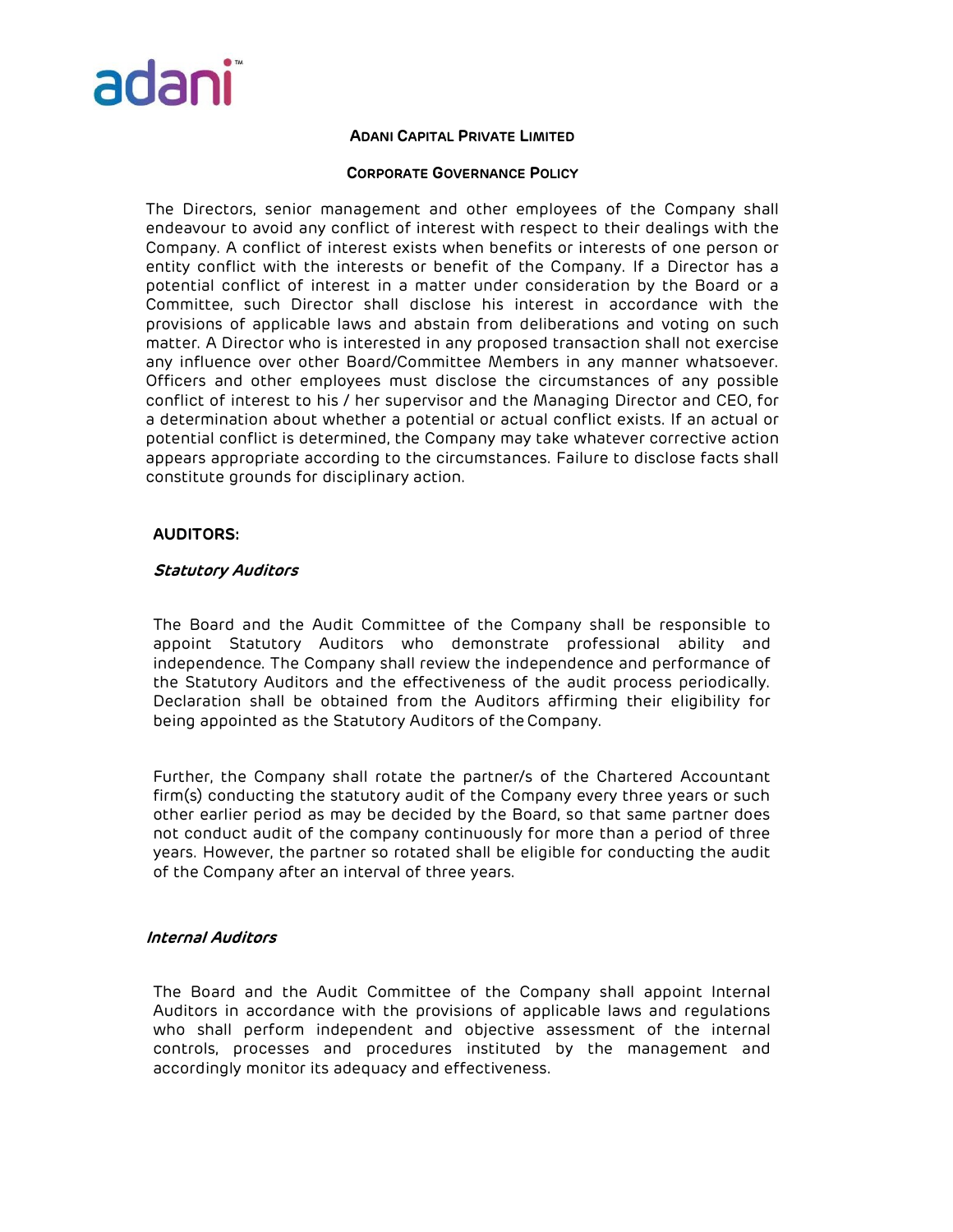

# CORPORATE GOVERNANCE POLICY

# CODES AND POLICIES:

In accordance with the applicable provisions of the Companies Act, 2013, the directions / guidelines issued by the Reserve Bank of India and applicable to the Company from time to time and for internal requirements and operational convenience, the Company has framed and adopted the following policies and codes. These are going to be reviewed at regular intervals and shall be updated / revised as and when required under the applicable laws or due to change in the functioning or the structure of the Company. The codes and policies approved by the Company *inter-alia* includes the following:

- (a) Code of Conduct for Directors and Employees;
- (b) Code for Independent Directors
- (c) "Fit & Proper" Person Criteria for Directors ;
- (d) Board Performance Evaluation Policy;
- (e) Risk Framework and Policy;
- (f) Interest Rate Policy ;
- (g) ALCO Policy ;
- (h) Whistle Blower Policy / Vigil Mechanism
- (i) Related Party Transaction Policy
- (j) Code under the Securities and Exchange Board of India (Prohibition of Insider Trading) Regulations, 2015)
- (k) Fair Practice Code;
- (l) Guidelines on Know Your Customer and Anti Money Laundering Policy;
- (m) Remuneration Policy;
- (n) Corporate Social Responsibility (CSR) Policy

# **Disclosures**

The Company is committed to make adequate disclosures based on the principles of transparency, timeliness, fairness and continuity. The Board of Directors and employees of the Company shall ensure and make necessary disclosures to the Company, the Regulator(s) / Statutory Authorities, the Shareholders, Investors, Members or other stakeholders as may be required by the applicable laws and the codes / policies of the Company.

The Board of Directors of the Company or such other person authorized by the Board or any law / regulation, shall ensure that all the disclosures statutorily required to made on behalf of the Company are duly made to the Regulatory / Statutory authorities or such other persons as maybe required under applicable laws / regulations.

# COMPLIANCE OFFICER

The Compliance Officer shall be appointed by the Board of Directors.